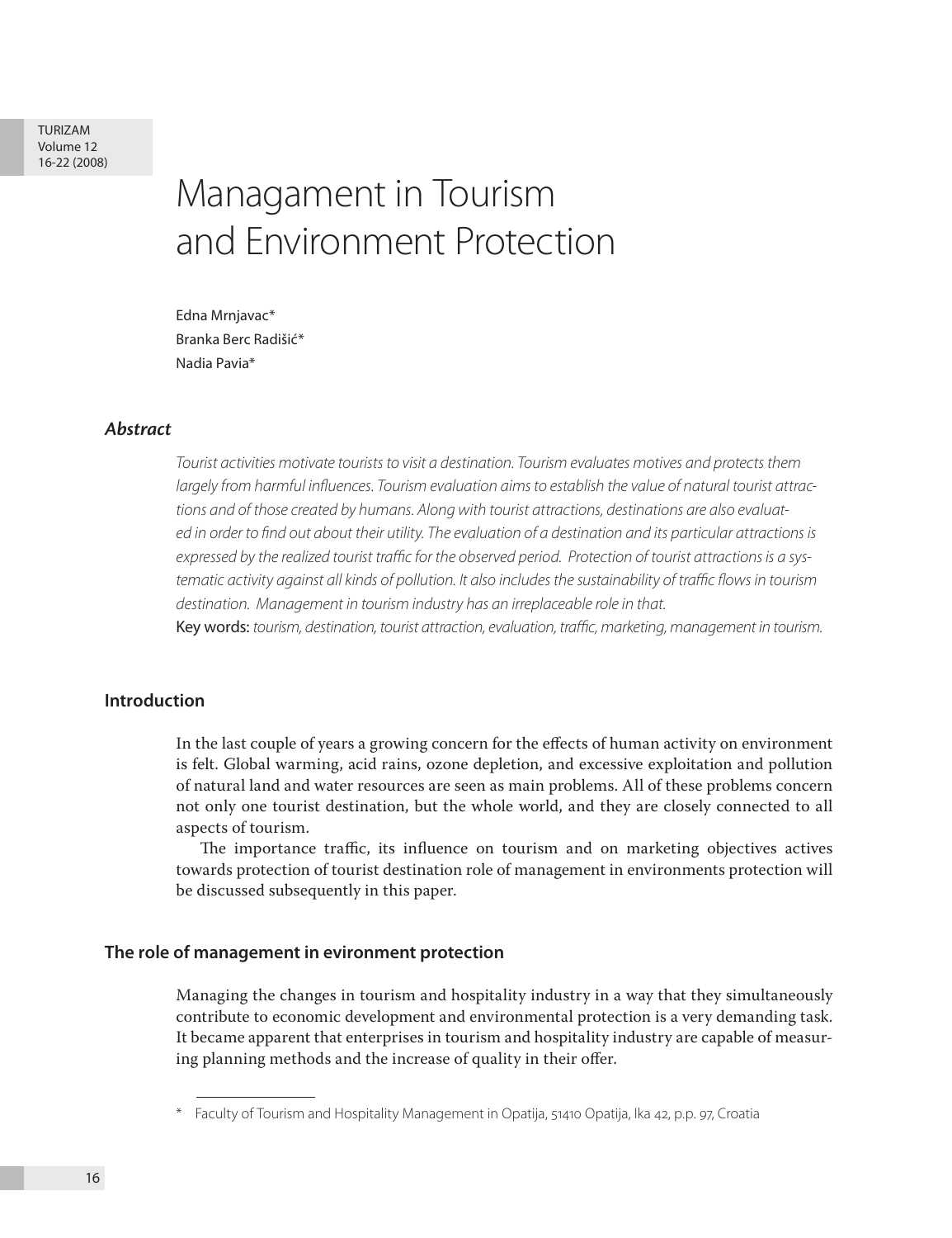Changes in the behavior enterprise towards the environment were significantly affected by development of environmental protection policy, strengthening of ecological consciousness and changes in demands of tourists, introduction of ecological etiquette of the tourism offer, changes in the moral of managers and employees in the tourism and hospitality industry, whose ecological awareness is growing.

Management in tourism is aware that a good ecological image provides competitive advantage. Ecological standpoint has become an important factor in planning of the tourism offer. Therefore, management, besides already traditional criteria in product forming (economy, safety, comfort, functionality, esthetics, etc.) should pay special attention to the offer's influence on the environment.

Aiming to protect the environment, enterprises direct their activities in four fundamental job groups [Črnjar, M., 2002, p. 205]:

- Production and product planning
- • Implementation of new technological procedures in the production
- • Investing in the environmental protection, and
- • Forming of special services for the environmental protection.

All these activities occur in an interactive relation to other activities. Business and production policy is often in conflict with the strategy of modern marketing, which is directed towards the creation of new products.

Special attention should be given to the choice of technologies. The choices should be contemplated from the standpoint of technology's significance for the environment protection.

Development policy of a hotel enterprise should set development trends, time, intensity, methods and the place of development. Such policy should also provide a base for investing in ecological projects and programs.

Ecological protection planning is a complex issue, which should be a part of existing programs of work and development within each enterprise.

It is demanded from management to manage in a way which benefits the society in whole. This especially relates to the quality of tourism offer, safety of employees in tourism and hospitality industry, and the need to protect the environment from negative influence of a product.

In order to estimate relation of management in tourism and hospitality industry towards ecological protection, its activity is being analyzed. The analysis should provide answers to the following questions [Črnjar, M., 2002, p. 210]:

- • What lead management to act accordingly with ecological recommendations and standards?
- How is management implementing ecological standards in managing?
- Are economic goals of a enterprise in absolute advantage towards ecological goals?
- How much is invested in ecological protection and how are ecological expenses monitored?
- How is influence of ecological protection policy on business monitored and analyzed?

The relation of a certain enterprise towards the environment through its policies and business goals is valued increasingly. Consequently, particular activities, production and services are being conducted in accordance with the principles, which provide a positive relation towards the environment. Management must not only formally recognize ecological laws but also set acceptable economic development and expenses of ecological protection.

The tourism enterprises, regardless of their size or offered services, provide a negative influence on the environment. Whilst aiming to provide adequate services for tourists, it has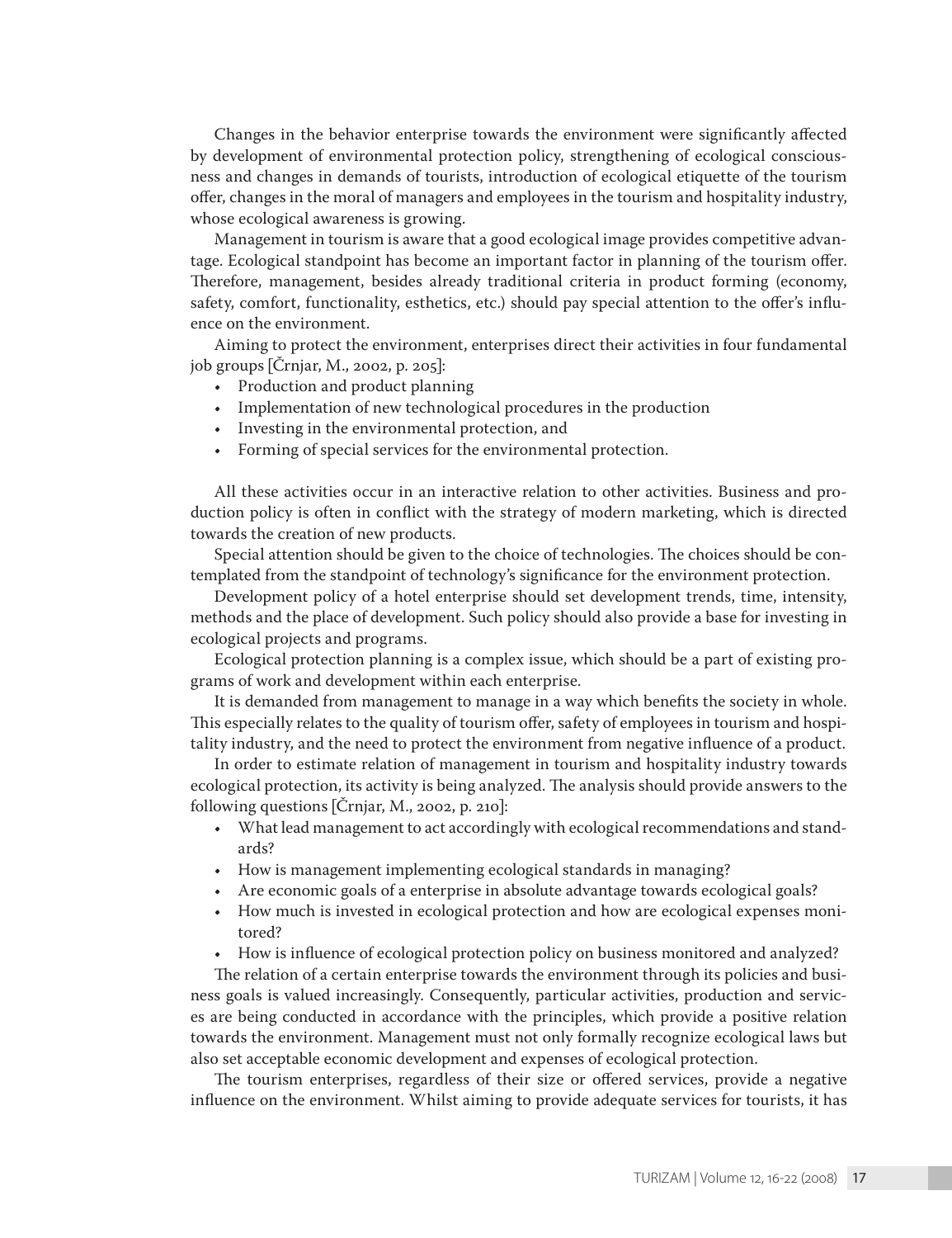become huge consumers of natural resources: energy, water, materials, space. By doing so, hotels use harmful substances and also directly produce waste and polluting emissions.

The role of management is especially significant in projecting or improvement of production processes. Management should consider the question of creation and waste reduction, waste danger, and economic justification of participating in activities which target solving of waste issues.

Management in tourism and hospitality industry will increasingly face complex ecological regulations. As a result, the management will have to actively participate in public ecological protection in the future and develop a program of ecological protection. Of the same importance will be the task of management to analyze production process to increase eco-efficiency.

Tourism evaluation of a destination and its particular attractions is expressed by the realized tourist traffic for the observed period. Tourist traffic in Croatia is gradually growing. In 2007, upward of 11 million tourists visited Croatia and 56 million overnights were realised. In recent years, there has been a significant increase in the number of overnights. For example, the number of overnights in 2007 increased by 5.7 percent in comparison to 2006, and by as much as 42.5 percent in comparison to 2000. However, the number of overnights realised in the years prior to the Patriotic War has yet to be reached.

|      | <b>Tourist overnights</b> | <b>Tourist Arrivals</b> |
|------|---------------------------|-------------------------|
| 2000 | 39,283,854                | 7,136,554               |
| 2001 | 43,404,354                | 7,859,757               |
| 2002 | 44,692,450                | 8,320,200               |
| 2003 | 46,635,150                | 8,878,000               |
| 2004 | 47,797,300                | 9,412,300               |
| 2005 | 51,420,948                | 9,995,070               |
| 2006 | 53,066,946                | 10,384,921              |
| 2007 | 56,005,492                | 11,162,406              |

**Table 1: Number of arrivals and overnights in the 2000 - 2007 period** 

*Source: State Institute for Statistics*

Tourism is one of the most significant economic activities, so it is only reasonable to ensure such transport links that will have a positive influence on tourism and help to represent tourist destination as within reach.

#### **Traffic as part of the tourism destination offer**

Main resource that influences the attraction tourism destination Republic of Croatia and determines the structure and volume of demand for transport services is the vicinity to the emitive market. This vicinity conditions the absolutely dominant role of road transport which makes up 99.4 per cent of transport, while the share of other transport means is negligible; railway transport merely 0.4 per cent, air transport 0.1 per cent and maritime transport 0.1 per cent [Institut za turizam, Tomas 2001, p.133].

The vicinity of a destination alleviates the decision making about setting out on a journey and induces more frequent traveling. These trips need not last long, but the easiest way to organize them is by car. This abnormally big share of road transport used by tourists (which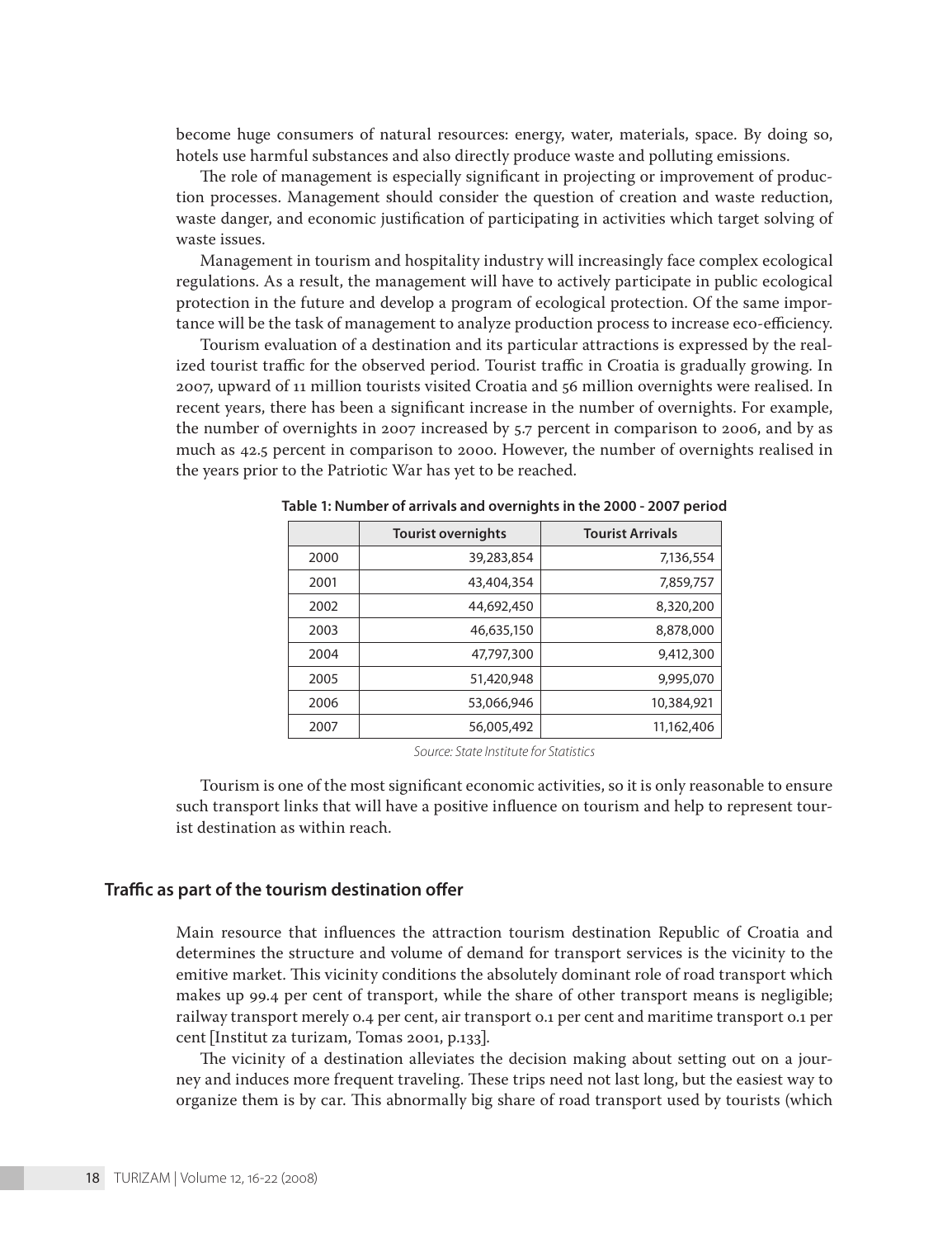is even above the Croatian standard) might endanger natural resources, since it is particularly road transport that has the most aggressive and negative impact on the environment. Supervision should follow the developing trend of tourist transport, by monitoring shares of different transportation branches in tourist flows, ecological parameters on main traffic flows and in settlements, as well as other unfavorable phenomena that are caused by road transport.

Although creation and implementation of traffic policy is in state jurisdiction, it is up to tourism enterprises to define and articulate the traffic needs due to tourism demand. The aim of tourism management is to detect the amount and characteristics of tourist-traffic demand in order to create an integral product of tourism destination. This makes possible to cooperate with those in charge for traffic policy creation and implementation on, and to ask for such traffic solution which are environmental friendly as well as capable to meet all tourism needs.

According to the needs of tourism development, there should be a better solution for traffic in cities and settlements, since it is exactly in these micro locations due to heavy traffic during summer months that all the negative characteristics of road transport are evident. This may result in unsatisfied visitors. Streets free of traffic congestion, adequate approach to main highways, enough parking space, usage of ITS for tracking and a more effective utilization of existing infrastructure and regulation of traffic flows, keeping trucks outside of settlements, closing city cores for road transport, creating pedestrian precincts in parts particularly interesting to visitors are main points for the integral organization of traffic in a city or a settlement – tourist destination.

So called "ecology"traffic systems have a considerable high potential in tourism flows, because they use other modes of power such as: electric, hybrid, alcohol, metan etc. The possibilities of these traffic modes (for example cableways, ropeways, panoramic railways, bicycles, cars, buses, etc) are without frontiers taking into consideration dynamic capacity, location (underground, on the surface, a combination of both and so on), minimal environmental devastation and area occupied, high level of reliability and atractivity of traffic service.

Objectives which the traffic system of counties tourist destination should be aiming at can be hierarchically differentiated into general and specific. The group of general objectives is in accordance with developmental goals of the traffic system. Therefore, the realization of these is closely linked to the realization of traffic system development. Specific objectives reflect particular developmental needs of the transport system in traffic.

**General objectives** of traffic system development in the function of tourism. Traffic capacities are not used only by one homogenized group of users; instead they are available to all regardless of their traveling motives. In the organization process of a traffic system that should satisfy tourists' needs, one should first of all satisfy some basic criteria that arise from specific features of transport. Therefore, the most important objectives of traffic system [The above mentioned objectives comprise the objectives defined by the Physical plan of PGC, Book 2, p. 117]:

- inclusion of all transportation branches and the accompanying infrastructure into a functional and efficient unit;
- compatibility with the Croatian traffic system;
- compatibility with the European traffic system;
- establishment of an optimal network of international and national traffic corridors and local traffic lines in order for the working up of traffic infrastructure to follow developmental plans;
- creation of an optimal structure of equally represented traffic branches, as well as the improvement of maritime and railway transport;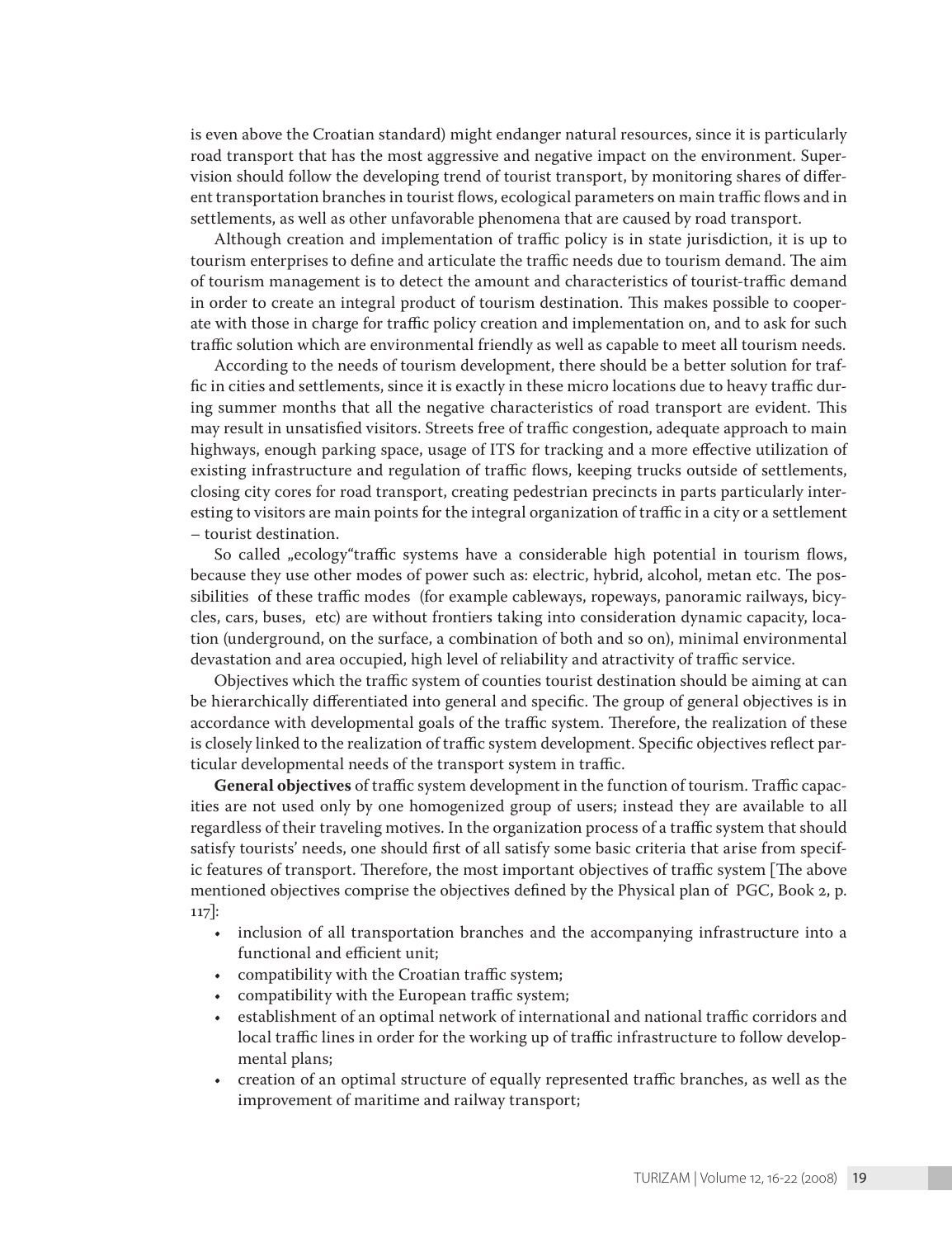- • defining strategies and policies of traffic safety, for all direct and indirect participants that can prevent the expansion of a number of accidents (not only the police);
- • introduction of ITS (intelligent transportation systems) in order to be able to use traffic infrastructure capacities, safety enhancement and reduction of pollution;
- monitoring pollution caused by traffic, creating concepts for sustainable development and its gradual realization;
- introducing ecologically acceptable transportation means;
- organizing city traffic with reference to positive experiences of numerous cities of the EU;
- • creating traffic nodes and roundabouts around cities and settlements in order to attain a more efficient linking of traffic flows.

Once the general objectives are accomplished, a modern traffic system of tourist destination will be created and this system will optimally satisfy all tourists' needs and the needs of a particular region.

**Specific objectives** of traffic system development in the function of tourism. In order for the traffic to satisfy tourism needs, the group of general objectives is especially important for satisfying specific traffic projects designed for tourists. Specific objectives represent a concretization of some general objectives in order to satisfy specific tourist' needs in the best possible way.

Special attention should be given to traffic solutions that have a small influence on the environment, which satisfy the needs of tourists and other users from the quantitative point of view, and can act as a motive of attraction for a tourism destination. Therefore it is up to tourism management to research and articulate tourism demand according to the optimal traffic mode as a factor of attraction and growth of tourism traffic without further environment devastation.

# **Marketing activities for the preservation of a tourist destination**

The development of tourism and hotel business depends to a great extent on the environment, more than any other trade does. The preservation of natural and cultural values ensures that a particular destination will be attractive for tourists. The expansive development of tourism after WW II has lead to unfavorable consequences on environment in many countries, Croatia being one of them. Negative effects were aided by an uncontrolled expansion of industry and urbanisation.

However, effects were not the same in all regions attractive for tourism. They depended upon many factors [Jovičić, T., Jovičić, Ž. Ivanović, V., 2005, p. 217]:

- • appearance of accommodation capacity,
- • attractiveness of cultural and natural objects,
- • number of visitors,
- • transportation means used by visitors,
- • development of tourist trade management and environment management,
- behavior of visitors and their awareness of the impact they leave on the environment and therefore their impact on the development of tourist offer in the area.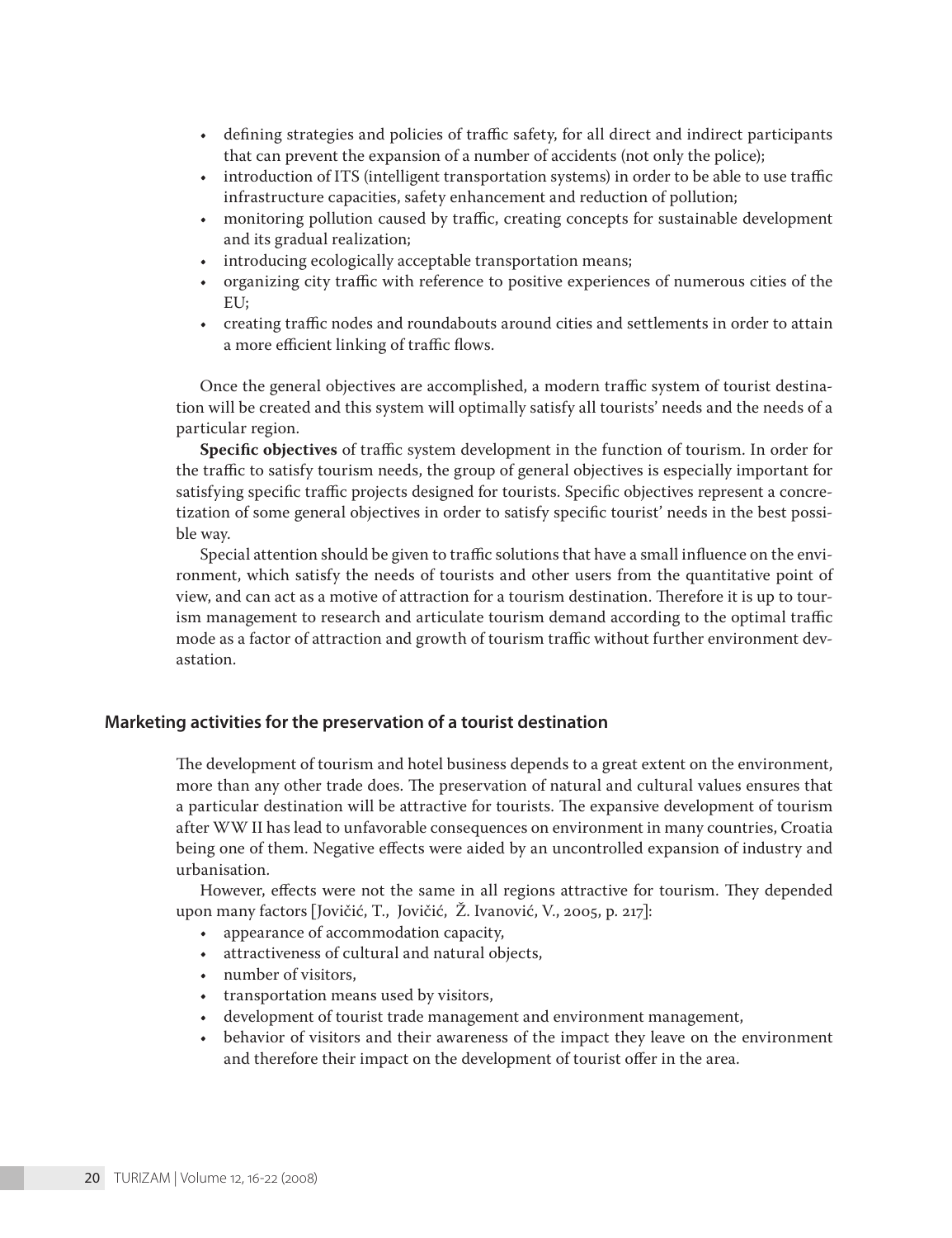Tourism undoubtedly connects urban areas with well protected natural attractions. It validates certain qualities of the area which are of marginal importance for other trades.

Only tourism can signify climate, flora, fauna, caves, coasts, and other natural objects.

Tourism is a specific user of the destination area, and its effects are not irreversible. In a self sustaining system, it elevates and dignifies the area.

Protected natural and cultural values, like National parks, Nature parks, and archeological locations represent attractive motives for tourists. Along with their promotion, awareness is raised about the necessity to protect them and to preserve the value of a tourist destination.

A significant flow of tourists is realised in tourism facilities, natural and cultural attractions of a particular destination. A part of the financial means acquired at these locations is invested into environment protection and nature preservation.

So, tourism has an interest in natural and cultural values protection and preservation, since its business is largely based on them.

Today in Croatia 775 natural resorts, or 7,9 per cent of sustainable territory is protected; this includes 7 National parks, 6 Nature parks and 70 special reservations. Plitvice Lakes National Park and the region of Velebit are included on UNESCO's world heritage list.

The monument heritage list of the Republic of Croatia includes 15 thousand objects and locations. Those are: archeological findings, urban and rural parts, and individual objects. Regions of Dubrovnik, Split, Trogir and Poreč with their particular resorts are also included on UNESCO's world heritage list [Tourism dictionary, 2001].

Advocators of environment protection are fighting the impact that marketing has on the environment and service expenses that consumer's demands and wishes bring along. Streams of organised citizens and government agencies in Croatia, as in the rest of the world, are not generally against marketing and market demand; they only expect the businesses to take better care of the environment. Goal of marketing is not highest demand on the market, but a high quality of life of the local population, as well as that of tourists. The quality of life does not only refer to the quality of goods and services, but also to the quality of the environment [Kotler P. and others, 2006, p. 184].

Tourism, when using natural and cultural values, or a particular destination area should heed regulations for protection and exploitation, which are:

- rational use of the area and values,
- • efficient implementation of environment protection,
- • investing means from tourism to improve environment protection,
- • setting up sustainable offer capacity and developing adequate tourism forms,
- • preventive influence on visitors in order to protect the environment by means of tourism and hotel promotion.

# **Conclusion**

The vicinity of a destination alleviates the decision making about setting out on a journey and induces more frequent traveling. These trips need not last long, but the easiest way to organize them is by car. This abnormally big share of road transport used by tourists (which is even above the Croatian standard) might endanger natural resources, since it is particularly road transport that has the most aggressive and negative impact on the environment.

So called "ecology" traffic systems have a considerable high potential in tourism flows, because they use other sources such as: electric, hybrid, alcohol, metan etc. The possibilities